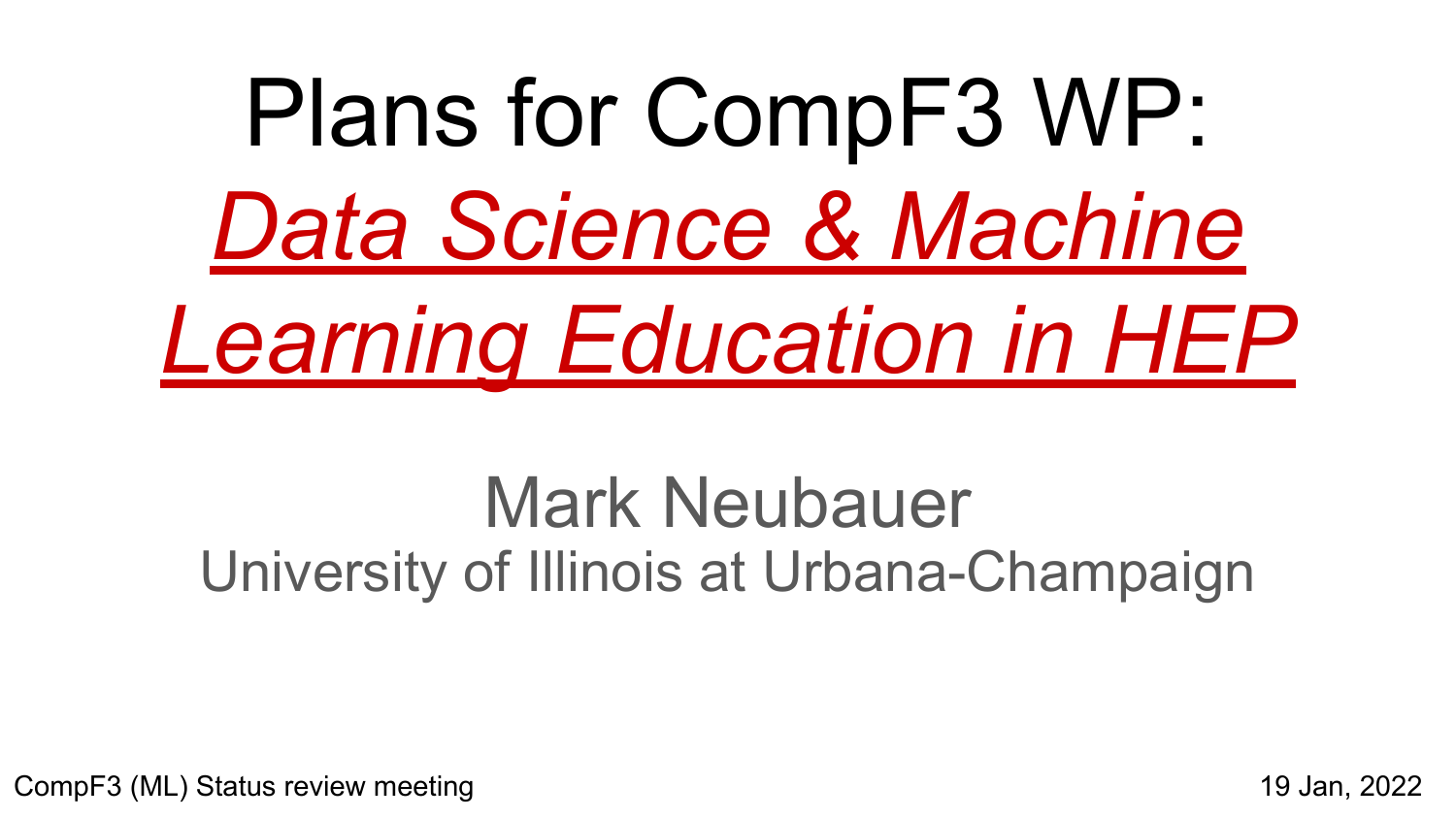### **LOIs on this topic**

# **Expansion of HEP-ML Education**



[Link](https://www.snowmass21.org/docs/files/summaries/CompF/SNOWMASS21-CompF3_CompF0-CommF0_CommF0_Mark_Neubauer-130.pdf)

Gabriele Benelli<sup>1</sup>, Lindsey Gray<sup>2</sup>, Gregor Kasieczka<sup>3</sup>, Matthias Komm<sup>4</sup>, Mia Liu<sup>5</sup>, Scarlet Norberg<sup>6</sup>, Alexx Perloff<sup>7</sup>, Marcel Rieger<sup>4</sup>, Claire Savard<sup>7</sup>, Savannah Thais<sup>8</sup>, and Jean-Roch Vlimant<sup>9</sup>

Supporting Research at the Intersection of Physics and Machine Learning

> Savannah Thais (Princeton University) [Link](https://www.snowmass21.org/docs/files/summaries/CompF/SNOWMASS21-CompF3_CompF0-CommF2_CommF4_Savannah_Thais-123.pdf)

## **Particle Physics and Machine Learning in Education**

Mark Neubauer<sup>1</sup>

 $\bullet$ 

●

 $\bullet$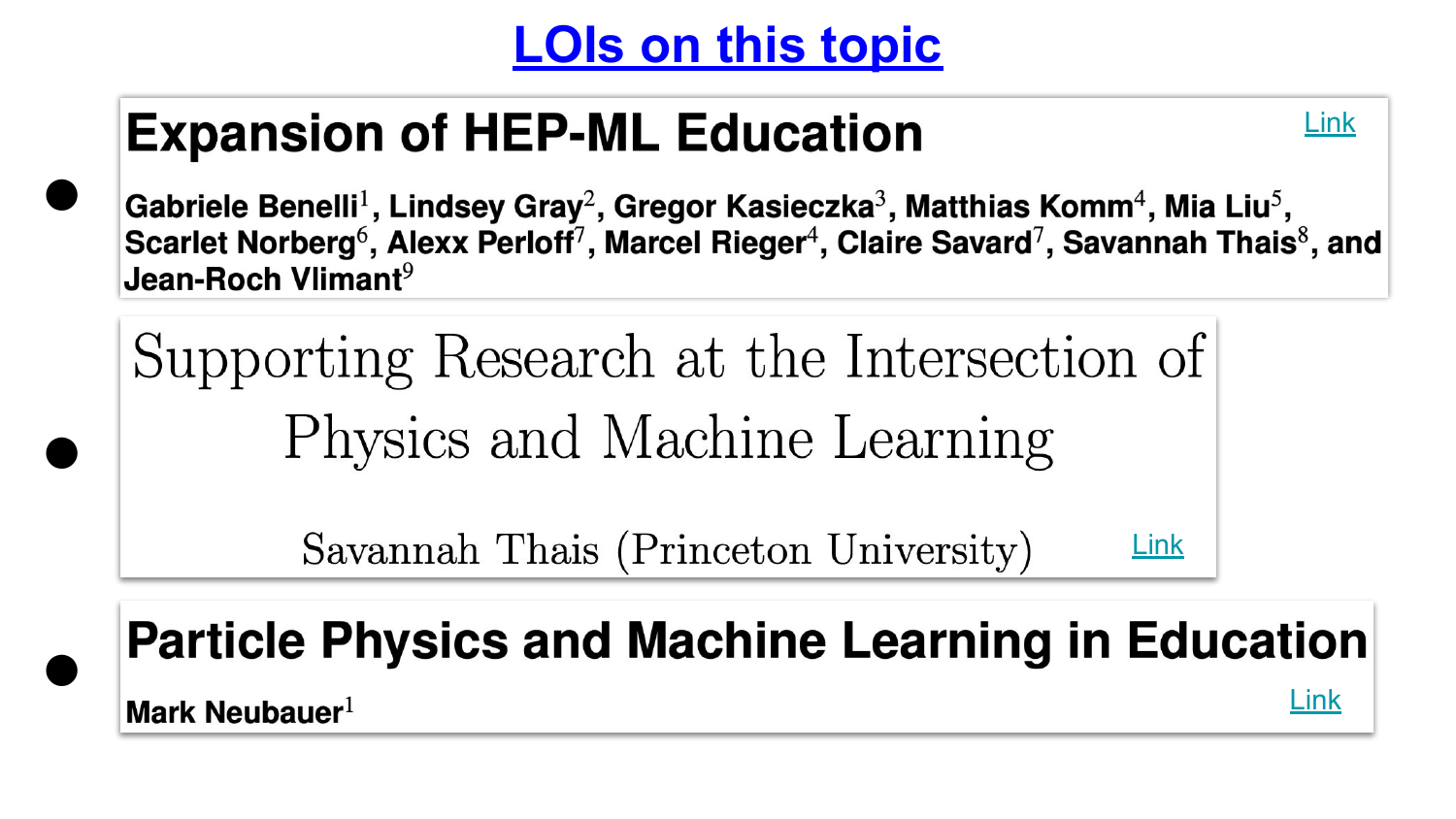### **Recent Activities & Organization**

- Held meeting on Dec 16, 2021
	- A couple of us who were available met before the break to propose a scope for the WP and develop a draft outline based on the LOIs and other discussions.
- **[Google Doc](https://docs.google.com/document/d/1JoBs_7pQVkXW06XvGBjrxz4L3y6hIThWgT947k_rQMI/edit) (including Overleaf link)**
- Snowmass Slack channel [#compF03-ml-wp-education](https://snowmass2021.slack.com/archives/C02QVD3AVC6)
- The list of authors on the WP is currently the join of the LOI authors, those that participated in the Dec 16 meeting and others that expressed interest
	- If you would like to be added to or removed from the list of authors for contributions, please email me at [msn@illinois.edu](mailto:msn@illinois.edu)
- Plan for a next meeting over the next few weeks